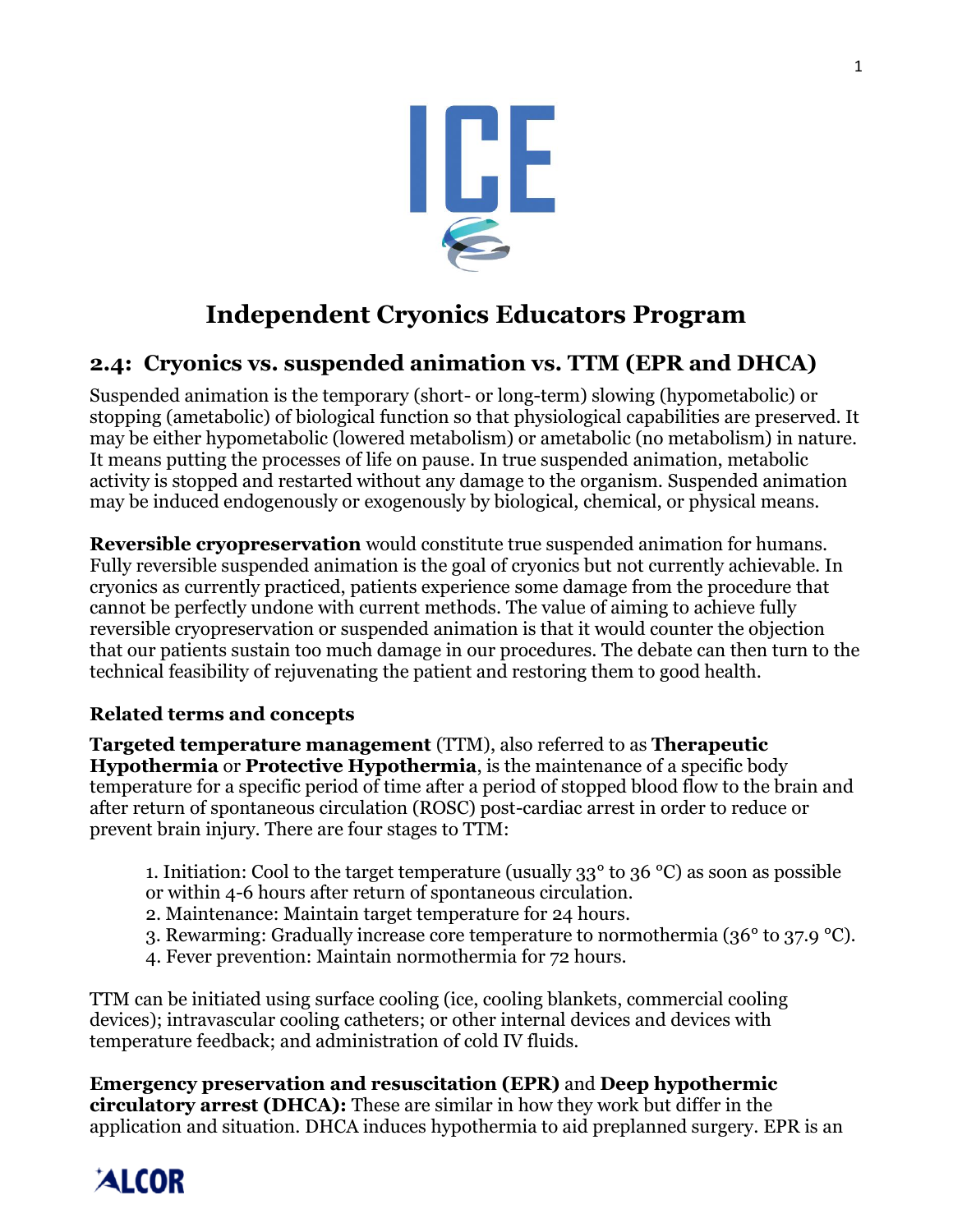emergency procedure in cases where an emergency department patient is rapidly dying from blood loss following a shooting or stabbing and will not otherwise survive long enough for resuscitative surgery.

EPR is still considered an experimental medical procedure (as of 2022). EPR uses hypothermia, medications, and fluids to extend the time available for surgery. At the temperatures being used, EPR may quadruple the time available to the surgeon to complete surgery as compared to without EPR. It is hoped that EPR may someday be deployed in the field so that paramedics can suspend and preserve patients for transport.

Human trials began in the last decade. The procedure is similar to canine research done by Alcor (with Cryovita Laboratories) in the 1980s. In EPR, blood is replaced by a saline solution, and the patient is cooled into a suspended state where metabolism is slowed and brain activity ceases. An aortic flush is used to rapidly induce profound hypothermia (10° C) in patients who have suffered cardiac arrest and failed standard resuscitative efforts. Following surgery, the trauma team rewarms and restarts circulation.

Other related term include "**human hibernation**" and "**torpor**". These are often used interchangeably in relation to human beings. Hibernation is more usually applied to animals that seasonally go into long periods of inactivity, with reduced body temperature and metabolism, made up of multiple bouts of torpor. (Strictly speaking, this is *hibernation* if it occurs during winter and *aestivation* if it occurs during the summer.)

Torpor is a state of decreased physiological activity in an animal, usually marked by a reduced body temperature and metabolic rate. Torpor enables animals to survive periods of reduced food availability. The term "torpor" can refer to the time a hibernator spends at low body temperature, lasting days to weeks, or it can refer to a period of low body temperature and metabolism lasting less than 24 hours, as in "daily torpor".

Accidental cases of therapeutic hypothermia or torpor have been observed in human cases. Two especially dramatic cases stand out. The first is Anna Bågenholm, a Swedish radiologist who allegedly survived 80 minutes under ice (including an estimated 40 minutes in cardiac arrest) in a frozen lake in a state of cardiac arrest with no brain damage in 1999. She was recovered from a core body temperature of 13.7 °C. The other case is an unnamed woman in 1955 who was cooled to 9 °C for 45 minutes in an attempt to treat her cancer. Although not cured of cancer, she was successfully recovered.

Other people have been returned from a state of (incomplete) suspended animation:

- John Smith, a 14-year-old boy who survived 15 minutes under ice in a frozen lake before paramedics arrived to pull him onto dry land and saved him. He wasn't breathing, and paramedics and doctors performed CPR on him for 43 minutes before regaining a pulse.
- Mitsutaka Uchikoshi, a Japanese man, was reported by media to have survived the cold for 24 days in 2006 without food or water when he purportedly fell into a state similar to hibernation. This was doubted by some medical experts, claiming that surviving such a prolonged period without fluids was physiologically impossible.
- Paulie Hynek, who, at age two, survived several hours of hypothermia-induced cardiac arrest and whose body temperature reached 64 °F (18 °C).